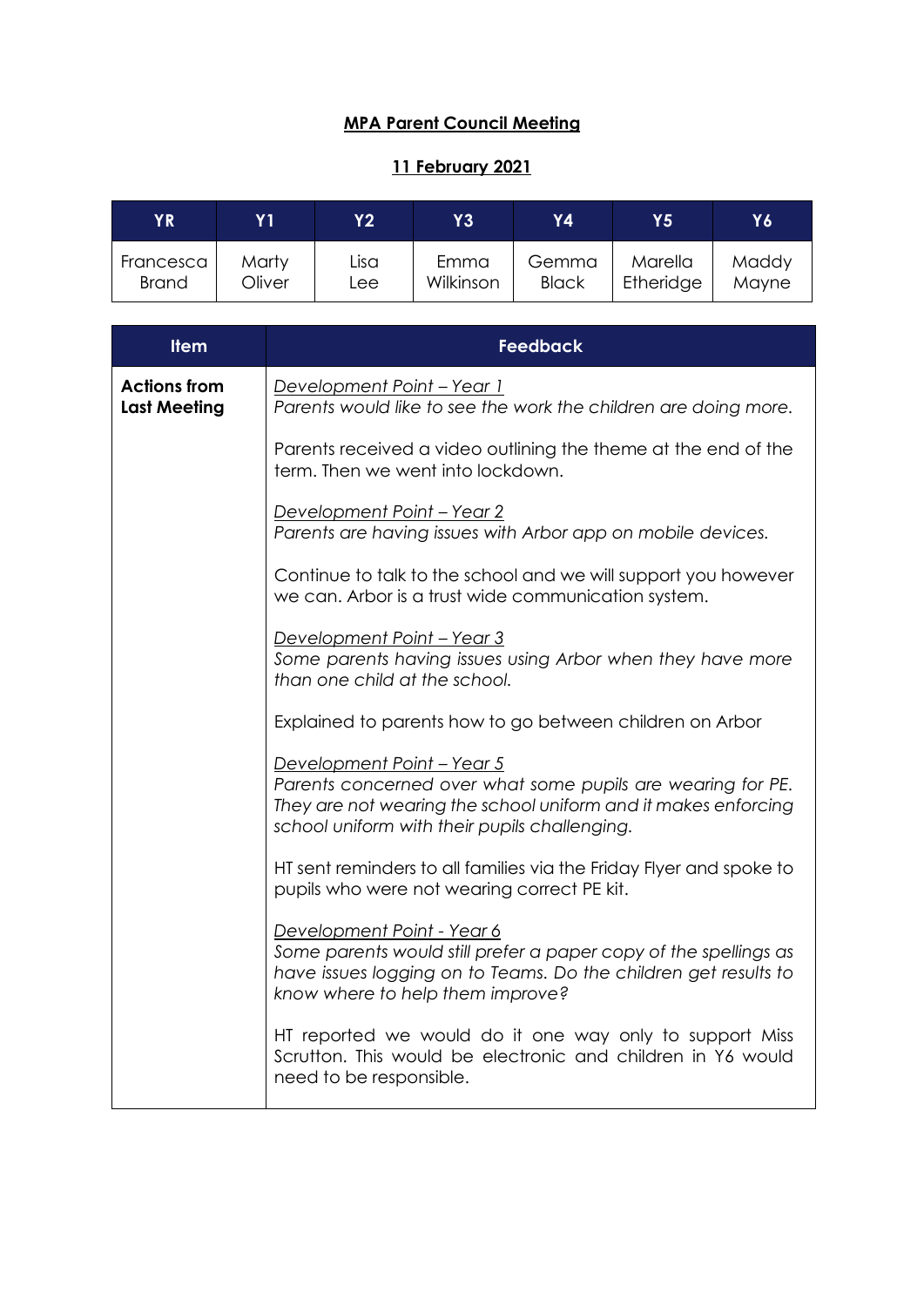| <b>Head Teacher</b><br>Feedback        | Is the information you receive form the teachers on the daily<br>overview clear and helpful?                                                                                                                                                                                                            |  |  |  |  |
|----------------------------------------|---------------------------------------------------------------------------------------------------------------------------------------------------------------------------------------------------------------------------------------------------------------------------------------------------------|--|--|--|--|
|                                        | Please give some examples of what is working well. If the<br>answer is no, please state what we could improve.                                                                                                                                                                                          |  |  |  |  |
|                                        | <b>Reception:</b> Happy how this is set out and with how Tapestry,<br>Zoom interactions and lessons are going.                                                                                                                                                                                          |  |  |  |  |
|                                        | Year 1: 100% clear and helpful.                                                                                                                                                                                                                                                                         |  |  |  |  |
|                                        | Year 2: Yes, easy to understand.                                                                                                                                                                                                                                                                        |  |  |  |  |
|                                        | Year 3: Happy and value feedback and live interaction.                                                                                                                                                                                                                                                  |  |  |  |  |
|                                        | Year 4: Really pleased. How do I reply directly to the teacher<br>without everyone seeing? Explained the Trust have disabled the<br>chat function to chat with the teacher directly.                                                                                                                    |  |  |  |  |
|                                        | Year 5: Brilliant and fine.                                                                                                                                                                                                                                                                             |  |  |  |  |
|                                        | Year 6: Daily overview is clear and helpful. Like the step by step<br>Maths guide.                                                                                                                                                                                                                      |  |  |  |  |
|                                        | Miss Churchman explained a letter will be sent to parents 11<br>February explaining the forthcoming Live Teaching Sessions.<br>Class Interaction Sessions will stop. Spelling and Maths<br>Champions each week rather than PiXL. This is via EdShed and<br>will include children from Year 1 to Year 6. |  |  |  |  |
| Reception<br>2 Positives               | Pre-recorded lessons are helpful. Zoom sessions are fun and the<br>children enjoy these.                                                                                                                                                                                                                |  |  |  |  |
| 1 Development                          | Development Point<br>Feedback on work on Tapestry was limited. Recently this has<br>improved.                                                                                                                                                                                                           |  |  |  |  |
| Year 1<br>2 Positives<br>1 Development | Both communication and support are great.<br>Motivating feedback on home learning and Zoom calls are<br>great.<br>General enjoyment from school - a happy place for the<br>children. Parents feel the children thrive.                                                                                  |  |  |  |  |
|                                        | Development Point<br>More teacher initiated learning. Keeping the sessions short. Give<br>some variation in the pre-canned eLearning videos to suit<br>different ability groups. EdShed also supports children's<br>independent learning.                                                               |  |  |  |  |
|                                        |                                                                                                                                                                                                                                                                                                         |  |  |  |  |